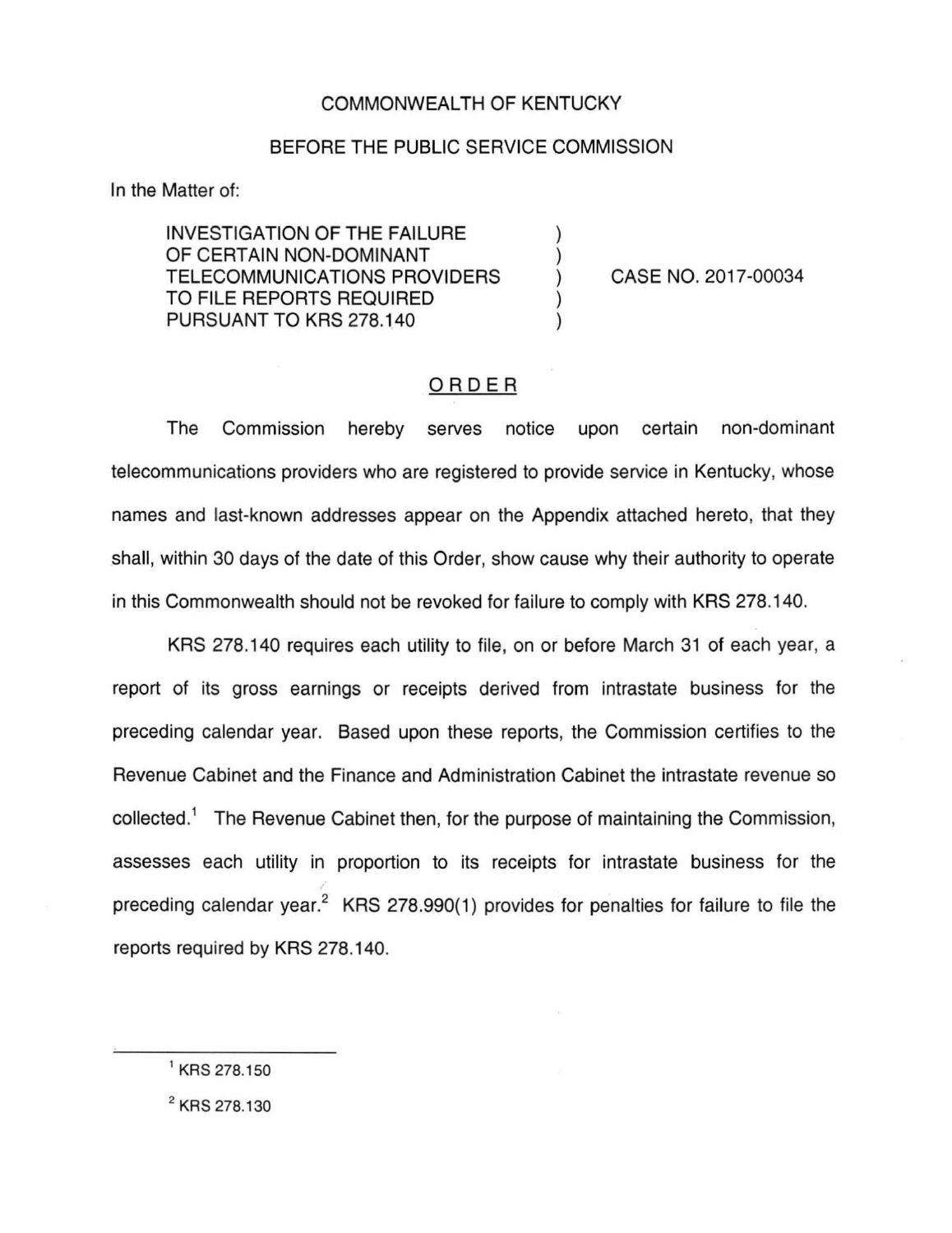The utilities listed in the Appendix to this Order have not submitted their reports of gross earnings. Several carriers, as noted in the Appendix, have not submitted their reports for multiple calendar years. Accordingly, it appears that they are subject to the penalties enumerated in KRS 278.990(1 ). However, it is not clear that these carriers are actively providing service in the Commonwealth. By this Order the Commission is providing an alternative for carriers that have ceased providing service in Kentucky to have their authority to provide service be revoked rather than responding to the merits of this show cause proceeding and the possible assessment of penalties.

Telecommunications is competitive, and regulatory oversight of such carriers is minimal. The Commission no longer issues a certificate for initial operations of nondominant telecommunications carriers. $3$  Each carrier simply supplies necessary information regarding its corporate structure, and provides the name and address of its contact person for regulatory purposes.<sup>4</sup> Few carriers maintain an office in Kentucky and few are active in this state, despite their stated intent to do business here. Nevertheless the carriers are responsible for complying with statutory and regulatory requirements that continue to apply, including KRS 278.130 and KRS 278.140.

Based on the foregoing, the Commission concludes that the public interest would be served best by sending this Order, by certified mail, to the regulatory contact person submitted pursuant to KRS 278.542(2) by each of the utilities listed in the Appendix, putting each utility on notice that it must show cause to this Commission within 30 days from the date of this Order why it should not be subject to the penalties prescribed in

<sup>&</sup>lt;sup>3</sup> See KRS 278.541-544. See also PSC Administrative Case No. 359, Exemptions for lnterexchange Carriers, Long Distance Resellers, Operator Service Providers and Customer-Owned, Coin-Operated Telephones (Ky. PSC June 21 , 1996); PSC Administrative Case No. 370, Exemptions for Providers of Local Exchange Service Other Than Incumbent Local Exchange Carriers (Ky. PSC Jan. 8, 1998).

<sup>4</sup>KRS 278.542(2).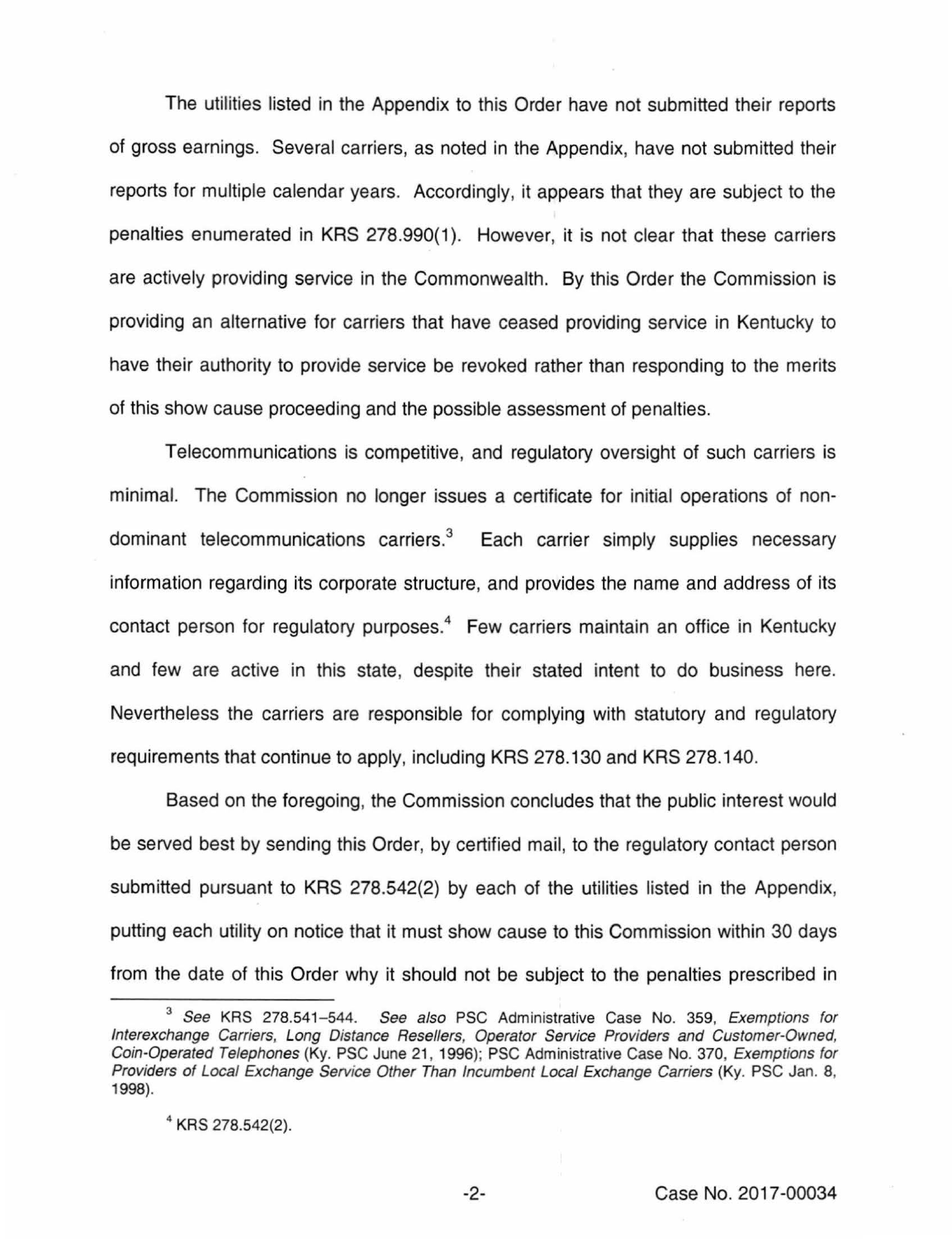KRS 278.990(1) for failure to comply with KRS 278.140. In the absence of a timely response to this Order, each carrier's authorization to provide service in Kentucky will be revoked, its tariff, if it maintains one on file with the Commission, will be removed from the Commission's files, and its name will be stricken from the Commission's list of active utilities. At that time any customer it currently serves should be notified that the utility no longer provides service in Kentucky and that the customer must obtain service from another carrier.

IT IS THEREFORE ORDERED that:

1. Within 30 days of the date of this Order, each utility listed in the Appendix attached hereto and incorporated herein shall show cause, by written response, why it should not be subject to the penalties prescribed in KRS 278.990(1) for failure to comply with KRS 278.140.

2. In the absence of a timely written response, each utility's authorization to provide service shall be revoked, its tariff, if applicable, shall be removed from the Commission's files, and its name shall be stricken from the Commission's list of active utilities.

By the Commission

ENTERED **FEB 21 2017**  KENTUCKY PUBLIC COMMISSION

ATTEST:

aaron D. Bunwell Cason D. Lunwell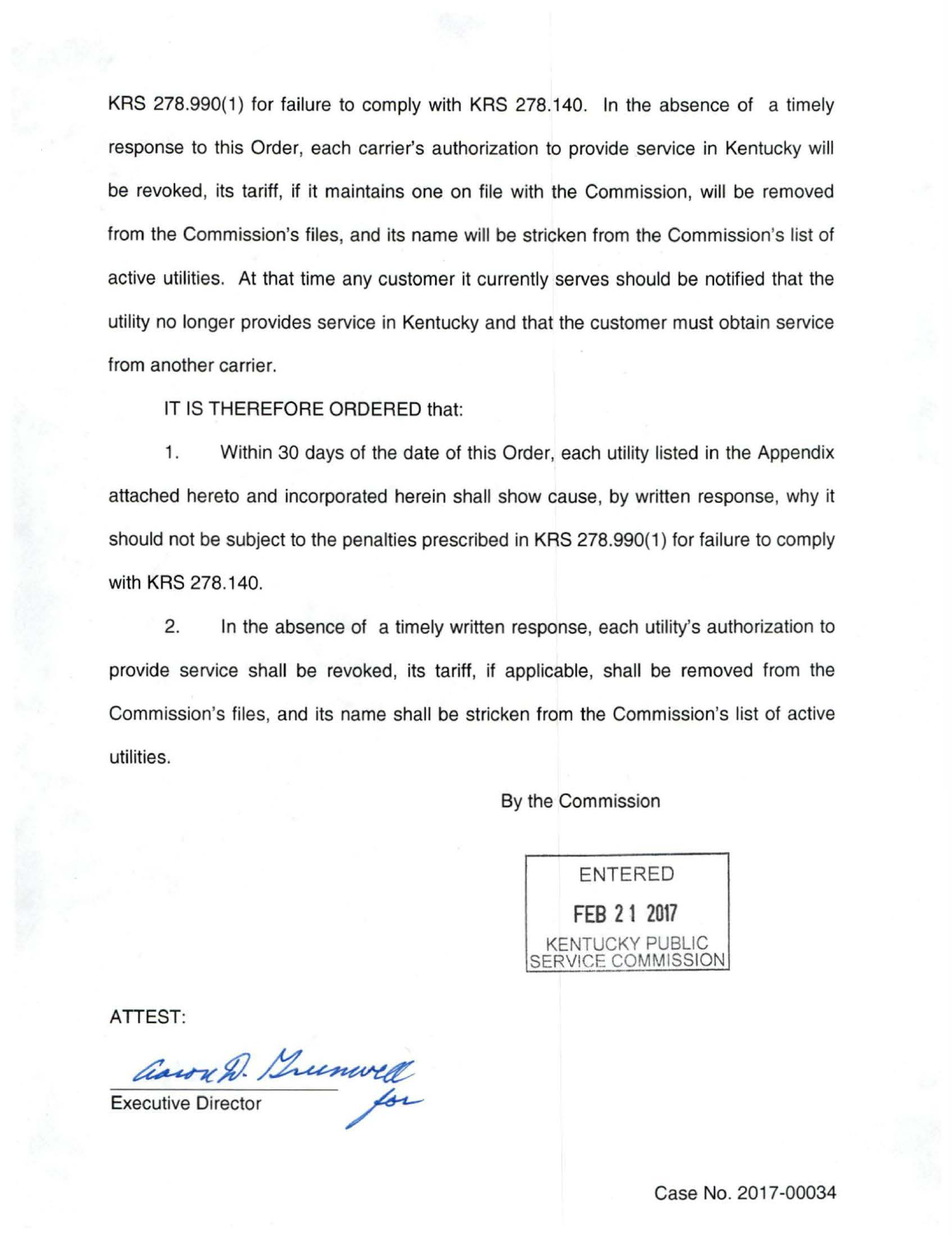#### APPENDIX

# APPENDIX TO AN ORDER OF THE KENTUCKY PUBLIC SERVICE COMMISSION IN CASE NO. 2017-00034 DATED **fEB 2 1 2017**

Utility ID: 5174300 George A Atkinson Missing 2013, 2014 and<br>
ABA Net, LLC 1030 Oak Trace 2015 reports. ABA Net, LLC 1030 Oak Trace 2015 reports. 2400 Research Blvd, Suite Missing 2015 report. Utility ID: 5015200<br>210 Rockville, MD 20850 Missing 2014 and 2015 Utility ID: 5179780 reports. CereTellncorporated Sanaullah Abbasi

Utility ID: 5145000 700 Melvin Ave., Suite 1 Suite 475<br> **Airnex Communications,** Annapolis, MD 21401 Houston, TX 77074 Airnex Communications, Annapolis, MD 21401<br>Inc. Missing 2015 report. Inc. Missing 2015 report. Missing 2014 and 2015 Arnold Marasigan **reports.**<br>5000 Hopvard. **and State Control Control Control Control Control Control Control Control Control Control Control Control Control Control Control Control Control Control Control Control Control C** Missing 2015 report. Scott Halliday

Utility ID: 22205468 Suite 104 Suite 210 American Broadband, Inc. Westerville, OH 43081 Roslyn Heights, NY 11577<br>d/b/a United Network Missing 2015 report. Missing 2015 report. Services Peter Robles Utility ID: 4107100 Utility ID: 4107300 3220 Keller Springs Rd. #108 Flatel Wireless d/b/a Zing Lycamobile U<br>Carrollton. TX 75006 PCS PCS Abhay Kangle Carrollton, TX 75006 PCS Missing 2014 and 2015 Adriana Solar 24 Commerce St., Suite 100

Angel Americas, LLC Roland J. Bopp Utility ID: 5151800 Utility ID: 5056270<br>
919 3rd Avenue, **Gateway Telecom, LLC NET TALK.COM, INC.** 

1509 McDuffie Street

Evansville, IN 47725-7138

Utility ID: 5121400 Suite 240 **Communication Options, Cultility ID: 5179750**<br>Pleasanton. CA 94577 **No. 1998** Inc. Communication Options, Lucation Control Communication Options, Lucation C Pleasanton, CA 94577 **Inc. Inc. LDC Group, Instant CA 94577 Inc. CA 2015 report.** Scott Halliday **CA 2015 report.** Scott Halliday **CA 2015** report. 921 Eastwind Drive 4 Expressway Plaza,

reports. 9601 Worswick Court Newark, NJ 07f02 Utility ID: 5179680 **Missing 2015 report.** 2015 reports.

919 3rd Avenue, Gateway Telecom, LLC 11th Floor d/b/a Stratus Wave Anastasios Kyriakides<br>
New York, NY 10022 **Communications** 1100 NW 163rd Drive, **Missing 2015 report.** H. Rusty Irvin **Nissing 2015 report.** Suite 3 1025 Main St., Suite 900 North Miami Beach, FL Utility ID: 5056760 Wheeling, WV 26003 33169 Beaver Telecom, LLC Missing 2014 and 2015 Missing 2013,2014, and Rosanne Walton **Rosanne Walton reports. 2015 reports.** 

Houston, TX 77019 Utility ID: 5054810 Utility ID: 5136600<br> **Missing 2014 and 2015 IBFA Acquisition Company, Mew Century Telecom, Inc. IBFA Acquisition Company, reports. LLC Example 2018 LLC Reports. Karyn Bartel** Utility ID: 22205368 353 Sacramento Street Alpharetta, GA 30022 C.M., Inc. d/b/a Carrier Suite 1500 Missing 2015 report. Marketing, Inc. **San Francisco, CA 94111** 

Image Access, Inc. d/b/a<br>NewPhone Thomas M Lynch 7324 Southwest Freeway,

Missing 2015 report.

Missing 2013, 2014, and

1100 NW 163rd Drive,

Baldwin Yung **3050 Royal Blvd South, #175**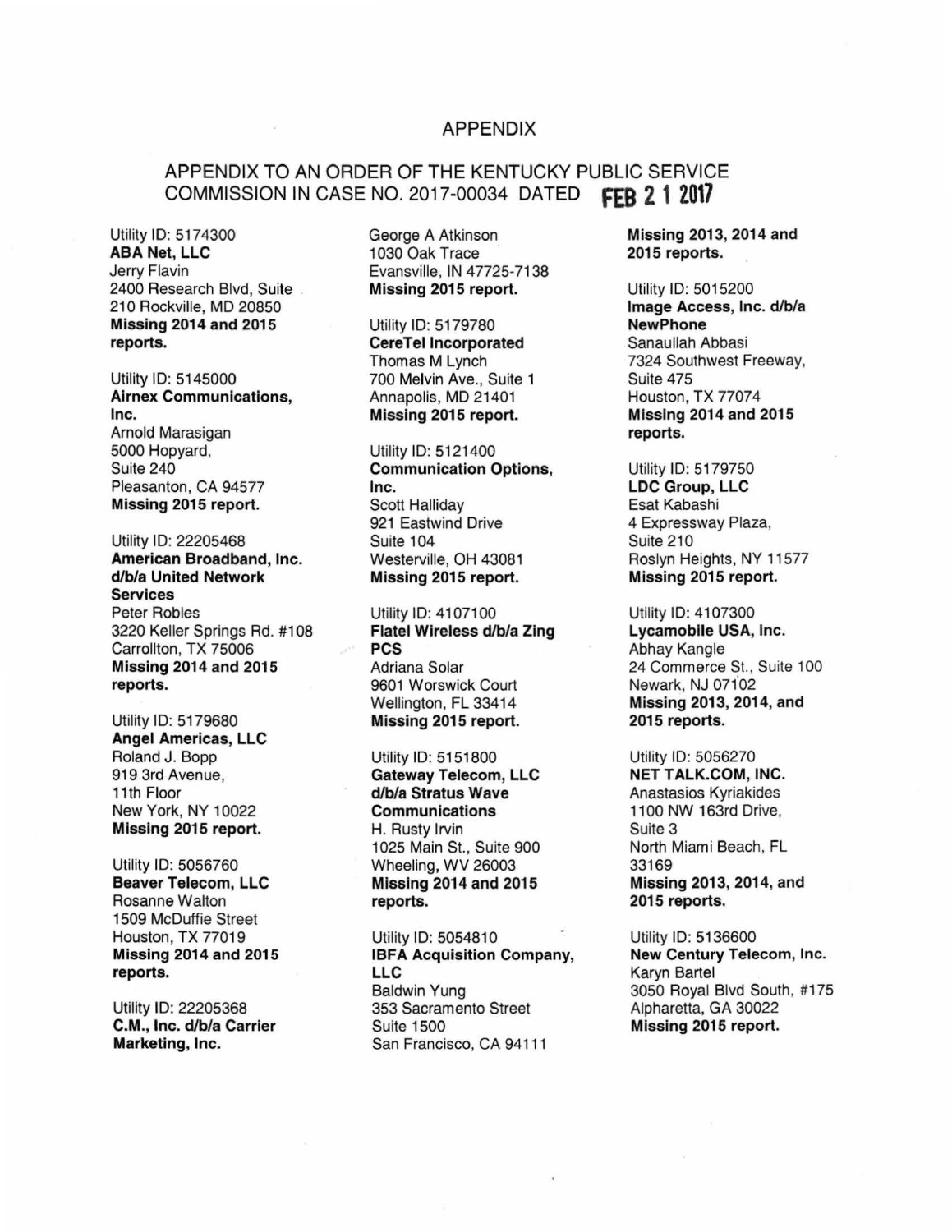Utility ID: 4109450 Pix Wireless, LLC Andrew Taber 21346 Saint Andrews Blvd, Suite 225 Boca Raton, FL 33433 Missing 2015 report.

Utility ID: 4109100 Solavei, LLC David W Van Ness 10500 NE 8th Street, Suite 1300 Bellevue, WA 98004 Missing 2014 and 2015 reports.

Utility ID: 5057400 Sunset Fiber, LLC Ryan B Elswick 333 Fraley Avenue Duffield, VA 24244 Missing 2015 report.

Utility ID: 5100500 Telecare, Inc. Jane A Roudebush 444 Lafayette Road Noblesville, IN 46060 Missing 2014 and 2015 reports.

Utility ID: 4109950 The People's Operator USA, LLC Beth Brandenstein c/o GSAssociates, LLC 1595 Peachtree Pkwy, Suite 204-337 Cumming, GA 30041 Missing 2015 report.

Utility ID: 4103900 Total Call Mobile, Inc. Hideki Kato 1411 W 190th Street, Suite 700 Gardena, CA 90248 Missing 2015 report.

Utility ID: 5158800 **Total Call Internation, Inc.** d/b/a Amigos Telecom d/b/a Key Pad d/b/a International Alliance Hideki Kato 1411 W 190th Street, Suite 700 Gardena, CA 90248 Missing 2014 and 2015 reports.

Utility ID: 5174000 TTUSA Acquisition, Inc. Peter Cheung 4345 E Lowell Street, Suite B Ontario, CA 91761 Missing 2014 and 2015 reports.

Utility ID: 5056840 Wild Telecommunications, Inc. Terry Corbin 220 Greenbriar Road Lexington, KY 40503 Missing 2015 report.

Utility ID: 5170400 United American Technology, Inc. Tom Anderson 700 W 15th Street #1 Edmond, OK 73013 Missing 2015 report.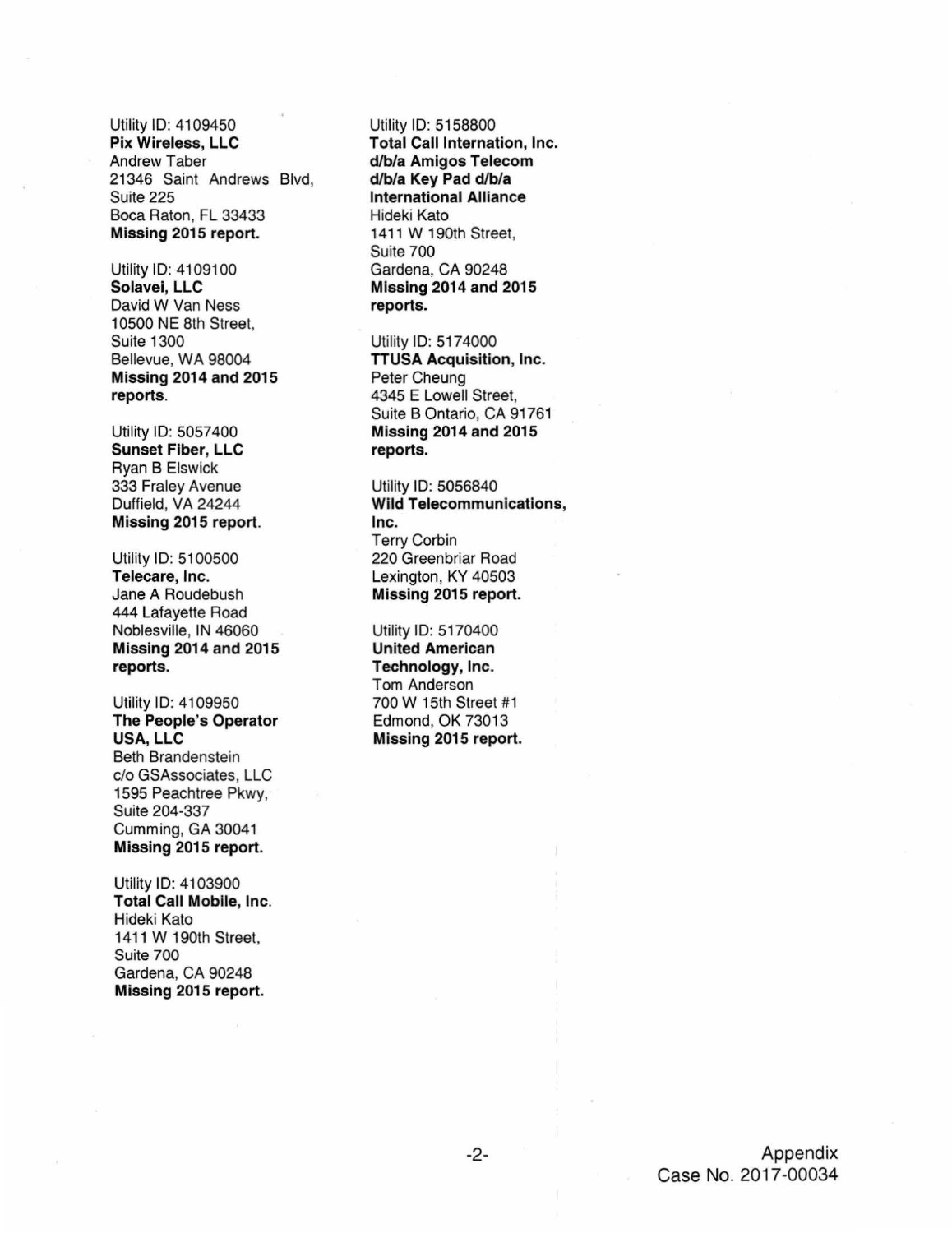New Century Telecom, Inc. New Century Telecom, Inc. 3050 Royal Blvd South, #175 Alpharetta, GA 30022

Telecare, Inc. Telecare, Inc. 176 W Logan Street #232 Noblesville, IN 46060

Angel Americas, LLC Angel Americas, LLC 919 3rd Avenue, 11th Floor New York, NY 10022

TTUSA Acquisition, Inc. TTUSA Acquisition, Inc. 4345 E Lowell Street, Suite B Ontario, CA 91761

NET TALK.COM, INC. NET TALK.COM, INC. 1100 NW 163rd Drive, Suite 3 North Miami Beach, FL 33169

American Broadband, Inc. dba United Network American Broadband, Inc. dba United Network 3220 Keller Springs Road #108 Carrollton, TX 75006

\*Pix Wireless, LLC Pix Wireless, LLC 21346 Saint Andrews Blvd, Suite 225 Boca Raton, FL 33433

\*Airnex Communications, Inc. Airnex Communications, Inc. 5000 Hopyard, Suite 240 Pleasanton, CA 94577

\*Flatel Wireless, Inc dba Zing PCS Flatel Wireless, Inc dba Zing PCS 9601 Worswick Court Wellington, FL 33414

\*IBFA Acquisition Company, LLC IBFA Acquisition Company, LLC 353 Sacramento Street Suite 1500 San Francisco, CA 94111

\*C. M., Inc. d/b/a Carrier Marketing, C. M., Inc. d/b/a Carrier Marketing, Inc. 1030 Oak Trace Evansville, IN 47725-7138

\*United American Technology, Inc. United American Technology, Inc. 700 W 15th Street #1 Edmond, OK 73013

\*Image Access, Inc. dba NewPhone Image Access, Inc. dba NewPhone 7324 Southwest Freeway, Suite 475 Houston, TX 77074

\*The People's Operator USA, LLC The People's Operator USA, LLC 915 Broadway, Suite 1306 New York, NY 10010

\*ABA Net, LLC ABA Net, LLC 2400 Research Blvd, Suite 210 Rockville, MD 20850

\*Total Call International, Inc. dba A dba Key Pad Total Call International, Inc. dba Amigos Telecom 1411 W 190th Street, Suite 650 Gardena, CA 90248-4376

\*Total Call Mobile, Inc. Total Call Mobile, Inc. 1411 W 190th Street, Suite 650 Gardena, CA 90248

\*Gateway Telecom, LLC dba StratusWave Gateway Telecom, LLC dba StratusWave 1025 Main Street, Suite 900 Wheeling, WV 26003

\*Lycamobile USA, Inc. Lycamobile USA, Inc. 24 Commerce Street, Suite 100 Newark, NJ 07102

\*Sunset Fiber, LLC Sunset Fiber, LLC 333 Fraley Avenue Duffield, VA 24244

\*Communication Options, Inc. Communication Options, Inc. 921 Eastwind Drive Suite 104 Westerville, OH 43081